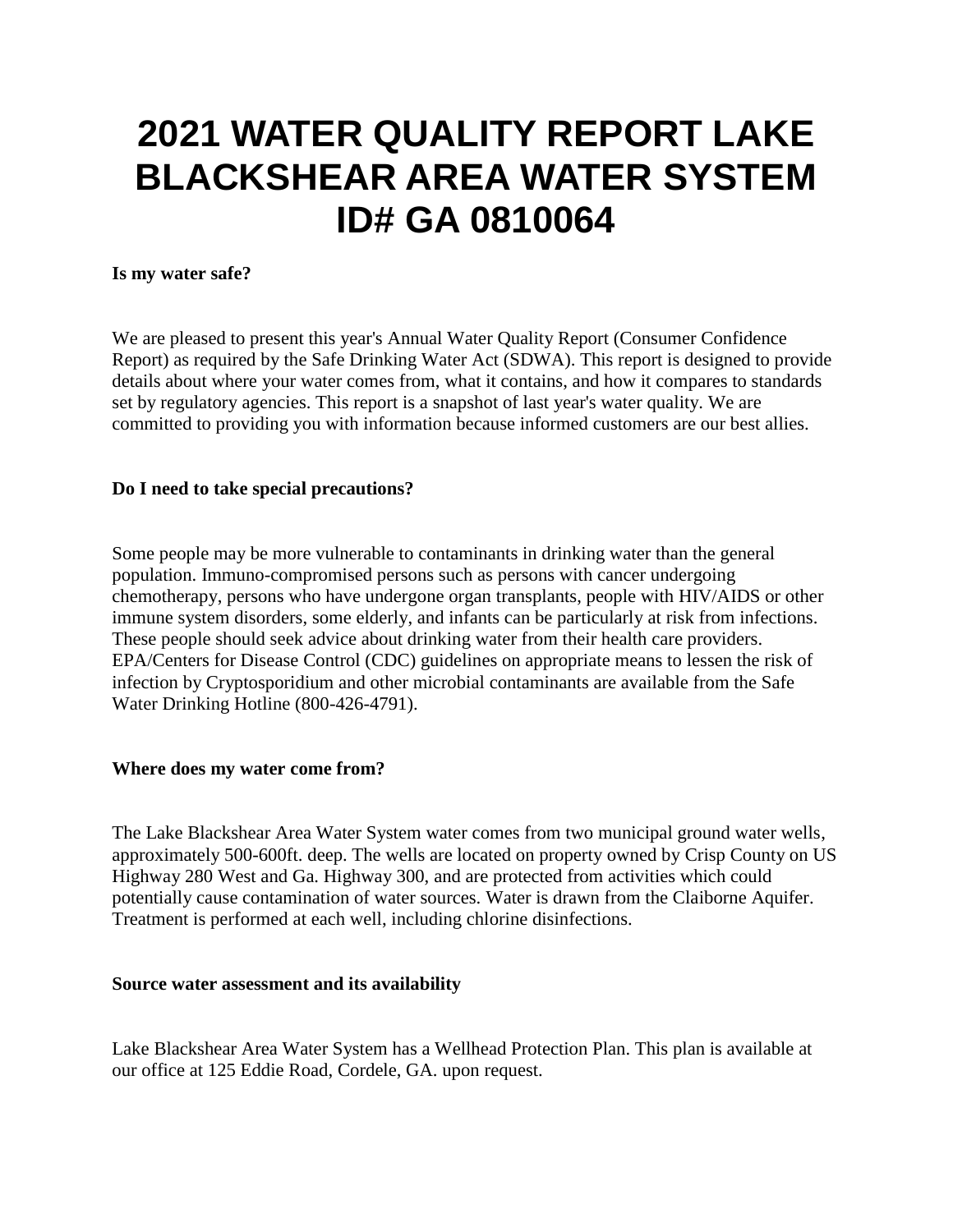#### **Why are there contaminants in my drinking water?**

Drinking water, including bottled water, may reasonably be expected to contain at least small amounts of some contaminants. The presence of contaminants does not necessarily indicate that water poses a health risk. More information about contaminants and potential health effects can be obtained by calling the Environmental Protection Agency's (EPA) Safe Drinking Water Hotline (800-426-4791). The sources of drinking water (both tap water and bottled water) include rivers, lakes, streams, ponds, reservoirs, springs, and wells. As water travels over the surface of the land or through the ground, it dissolves naturally occurring minerals and, in some cases, radioactive material, and can pick up substances resulting from the presence of animals or from human activity:

microbial contaminants, such as viruses and bacteria, that may come from sewage treatment plants, septic systems, agricultural livestock operations, and wildlife; inorganic contaminants, such as salts and metals, which can be naturally occurring or result from urban stormwater runoff, industrial, or domestic wastewater discharges, oil and gas production, mining, or farming; pesticides and herbicides, which may come from a variety of sources such as agriculture, urban stormwater runoff, and residential uses; organic Chemical Contaminants, including synthetic and volatile organic chemicals, which are by-products of industrial processes and petroleum production, and can also come from gas stations, urban stormwater runoff, and septic systems; and radioactive contaminants, which can be naturally occurring or be the result of oil and gas production and mining activities. In order to ensure that tap water is safe to drink, EPA prescribes regulations that limit the amount of certain contaminants in water provided by public water systems. Food and Drug Administration (FDA) regulations establish limits for contaminants in bottled water which must provide the same protection for public health.

#### **How can I get involved?**

The Crisp County Board of Commissioners meet on the 2nd Tuesday of every month at 9:00 am at the Crisp County Government Center at 210 South 7th Street Cordele Ga. Meetings are open to the public.

#### **Description of Water Treatment Process**

Your water is treated by disinfection. Disinfection involves the addition of chlorine or other disinfectant to kill dangerous bacteria and microorganisms that may be in the water. Disinfection is considered to be one of the major public health advances of the 20th century.

#### **Water Conservation Tips**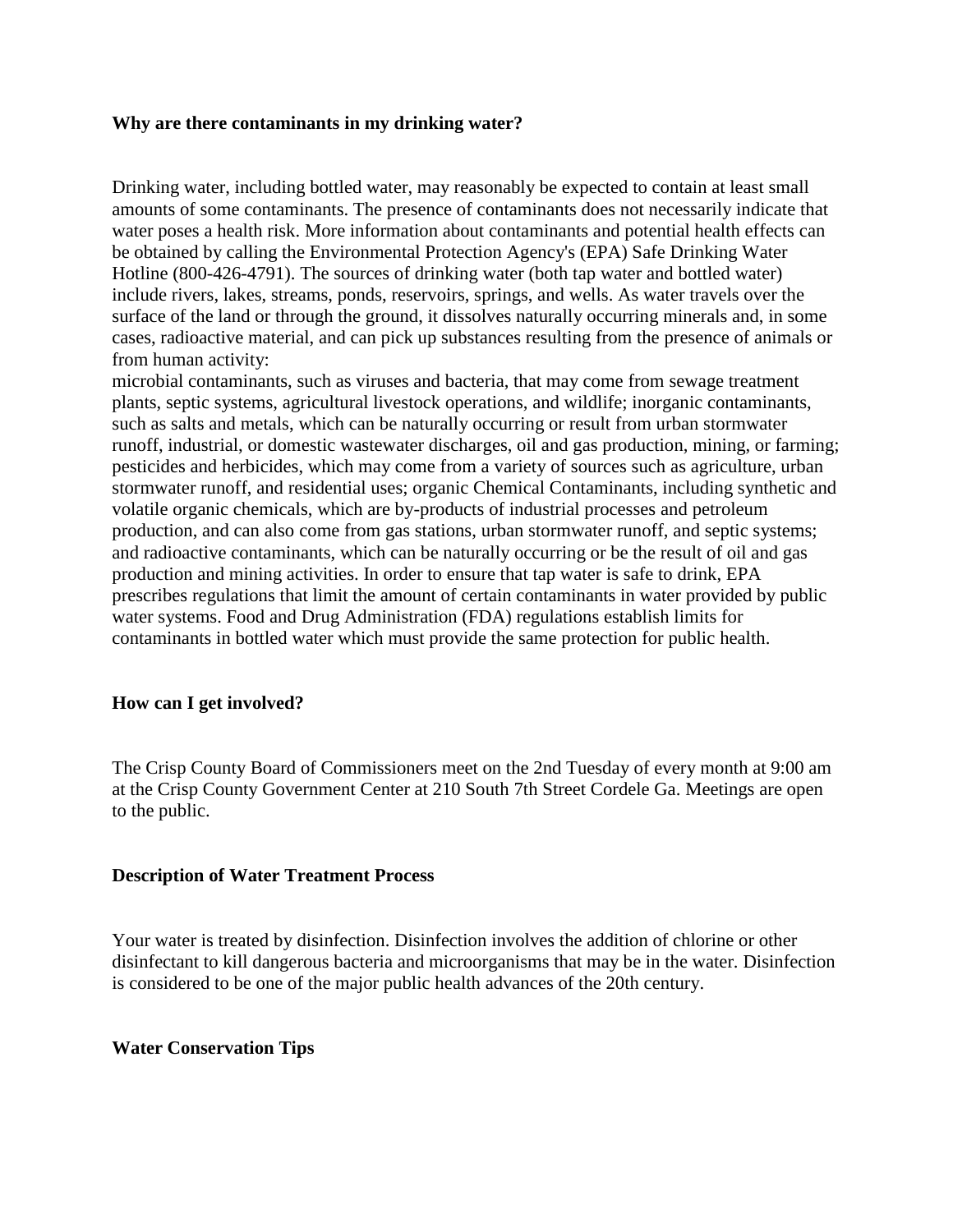Did you know that the average U.S. household uses approximately 400 gallons of water per day or 100 gallons per person per day? Luckily, there are many low-cost and no-cost ways to conserve water. Small changes can make a big difference - try one today and soon it will become second nature.

- Take short showers a 5 minute shower uses 4 to 5 gallons of water compared to up to 50 gallons for a bath.
- Shut off water while brushing your teeth, washing your hair and shaving and save up to 500 gallons a month.
- Use a water-efficient showerhead. They're inexpensive, easy to install, and can save you up to 750 gallons a month.
- Run your clothes washer and dishwasher only when they are full. You can save up to 1,000 gallons a month.
- Water plants only when necessary.
- Fix leaky toilets and faucets. Faucet washers are inexpensive and take only a few minutes to replace. To check your toilet for a leak, place a few drops of food coloring in the tank and wait. If it seeps into the toilet bowl without flushing, you have a leak. Fixing it or replacing it with a new, more efficient model can save up to 1,000 gallons a month.
- Adjust sprinklers so only your lawn is watered. Apply water only as fast as the soil can absorb it and during the cooler parts of the day to reduce evaporation.
- Teach your kids about water conservation to ensure a future generation that uses water wisely. Make it a family effort to reduce next month's water bill!
- Visit [www.epa.gov/watersense](http://www.epa.gov/watersense) for more information.

## **Cross Connection Control Survey**

The purpose of this survey is to determine whether a cross-connection may exist at your home or business. A cross connection is an unprotected or improper connection to a public water distribution system that may cause contamination or pollution to enter the system. We are responsible for enforcing cross-connection control regulations and insuring that no contaminants can, under any flow conditions, enter the distribution system. If you have any of the devices listed below please contact us so that we can discuss the issue, and if needed, survey your connection and assist you in isolating it if that is necessary.

- Boiler/ Radiant heater (water heaters not included)
- Underground lawn sprinkler system
- Pool or hot tub (whirlpool tubs not included)
- $\bullet$  Additional source(s) of water on the property
- Decorative pond
- Watering trough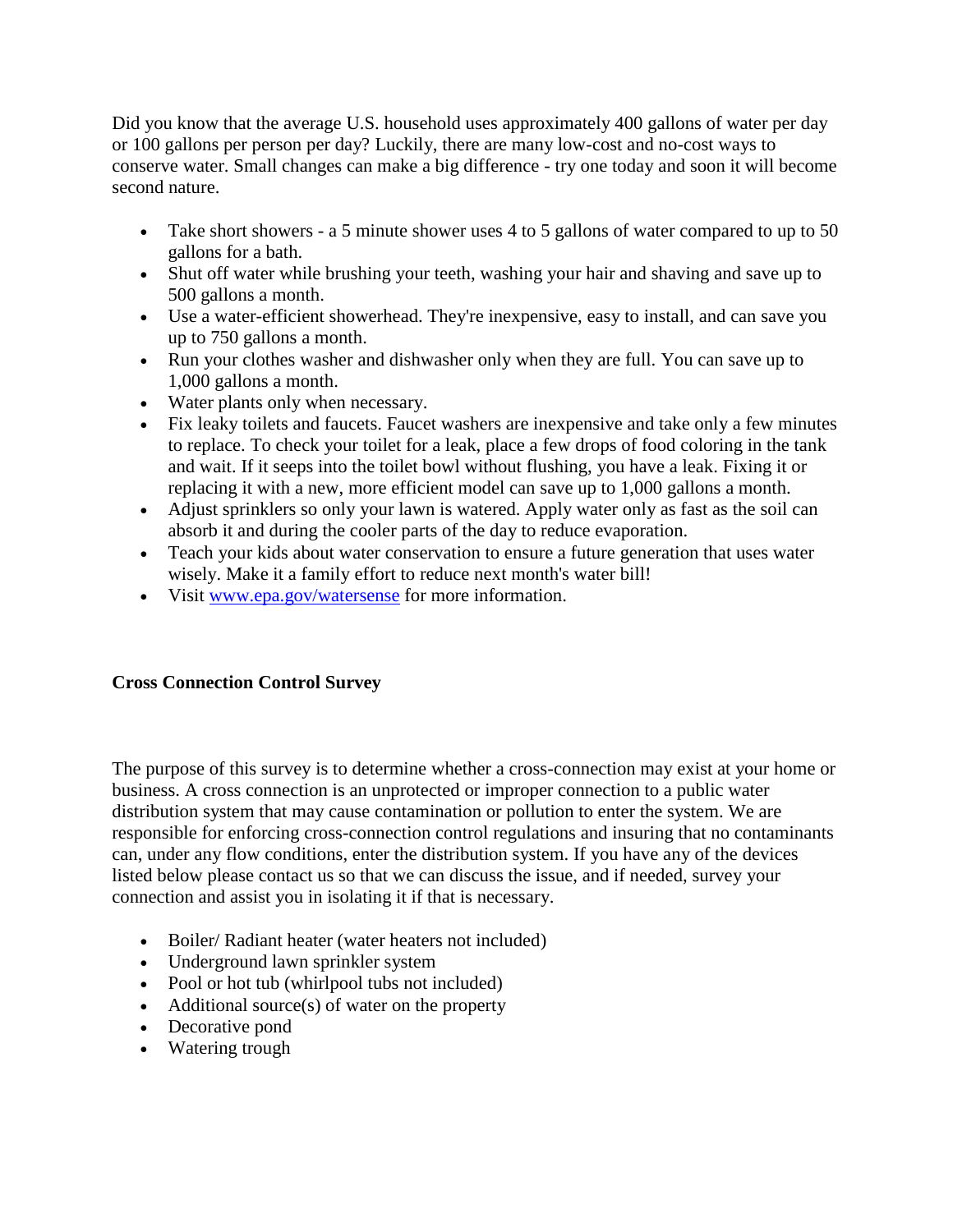#### **Source Water Protection Tips**

Protection of drinking water is everyone's responsibility. You can help protect your community's drinking water source in several ways:

- Eliminate excess use of lawn and garden fertilizers and pesticides they contain hazardous chemicals that can reach your drinking water source.
- Pick up after your pets.
- If you have your own septic system, properly maintain your system to reduce leaching to water sources or consider connecting to a public water system.
- Dispose of chemicals properly; take used motor oil to a recycling center.
- Volunteer in your community. Find a watershed or wellhead protection organization in your community and volunteer to help. If there are no active groups, consider starting one. Use EPA's Adopt Your Watershed to locate groups in your community, or visit the Watershed Information Network's How to Start a Watershed Team.
- Organize a storm drain stenciling project with your local government or water supplier. Stencil a message next to the street drain reminding people "Dump No Waste - Drains to River" or "Protect Your Water." Produce and distribute a flyer for households to remind residents that storm drains dump directly into your local water body.

### **Additional Information for Lead**

If present, elevated levels of lead can cause serious health problems, especially for pregnant women and young children. Lead in drinking water is primarily from materials and components associated with service lines and home plumbing. LAKE BLACKSHEAR AREA WATER SYSTEM is responsible for providing high quality drinking water, but cannot control the variety of materials used in plumbing components. When your water has been sitting for several hours, you can minimize the potential for lead exposure by flushing your tap for 30 seconds to 2 minutes before using water for drinking or cooking. If you are concerned about lead in your water, you may wish to have your water tested. Information on lead in drinking water, testing methods, and steps you can take to minimize exposure is available from the Safe Drinking Water Hotline or at http://www.epa.gov/safewater/lead.

# **Water Quality Data Table**

In order to ensure that tap water is safe to drink, EPA prescribes regulations which limit the amount of contaminants in water provided by public water systems. The table below lists all of the drinking water contaminants that we detected during the calendar year of this report. Although many more contaminants were tested, only those substances listed below were found in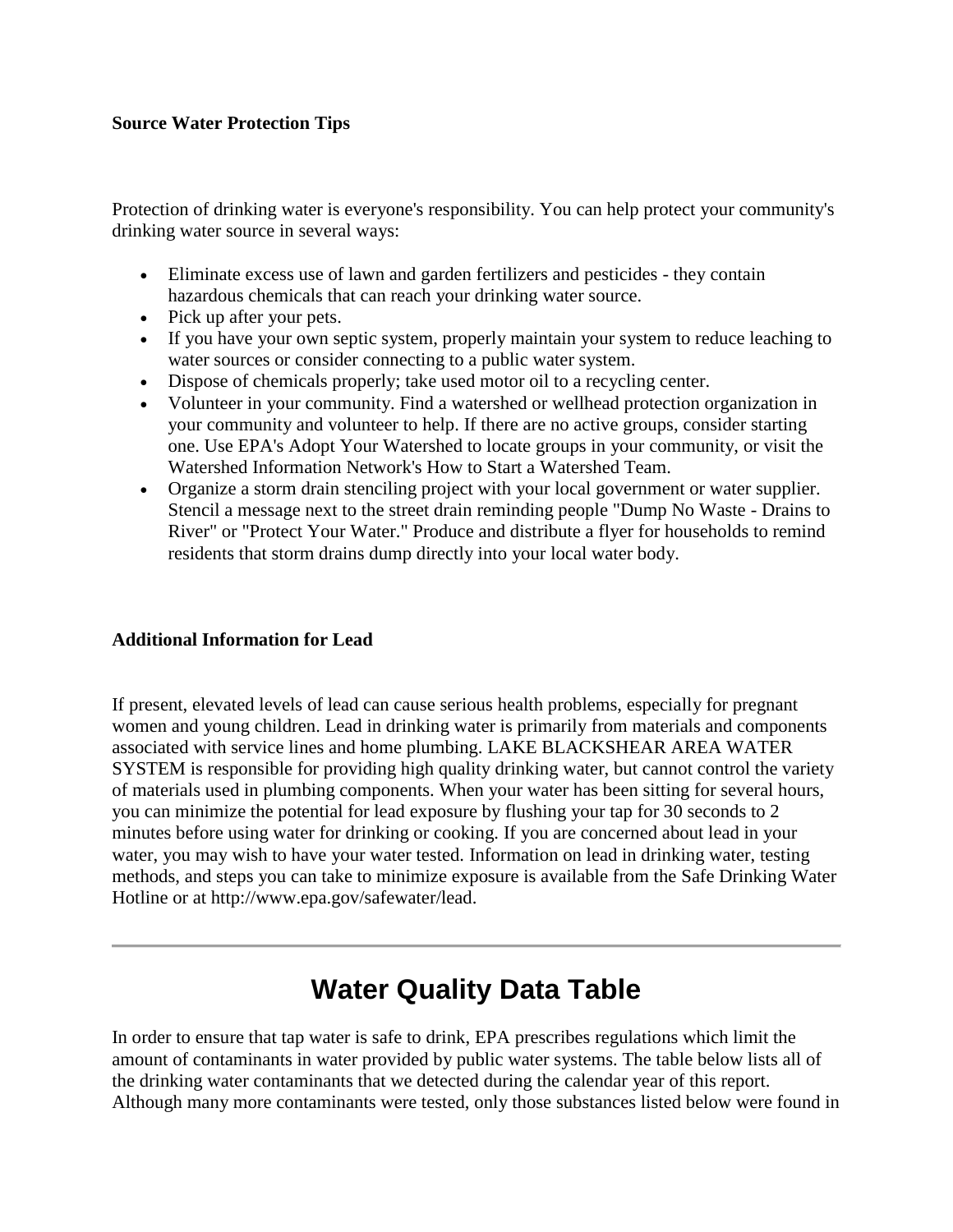your water. All sources of drinking water contain some naturally occurring contaminants. At low levels, these substances are generally not harmful in our drinking water. Removing all contaminants would be extremely expensive, and in most cases, would not provide increased protection of public health. A few naturally occurring minerals may actually improve the taste of drinking water and have nutritional value at low levels. Unless otherwise noted, the data presented in this table is from testing done in the calendar year of the report. The EPA or the State requires us to monitor for certain contaminants less than once per year because the concentrations of these contaminants do not vary significantly from year to year, or the system is not considered vulnerable to this type of contamination. As such, some of our data, though representative, may be more than one year old. In this table you will find terms and abbreviations that might not be familiar to you. To help you better understand these terms, we have provided the definitions below the table.

|                                                                                                                   |                                        |     |                | <b>Detect</b><br>Range       |                                     |                            |                       |                                                                            |                                                                            |  |
|-------------------------------------------------------------------------------------------------------------------|----------------------------------------|-----|----------------|------------------------------|-------------------------------------|----------------------------|-----------------------|----------------------------------------------------------------------------|----------------------------------------------------------------------------|--|
| <b>Contaminants</b>                                                                                               | <b>MCLG</b><br>or<br><b>MRDLG MRDL</b> |     | MCL,<br>TT, or | In<br>Your<br>Water          |                                     | $Low$ High                 | <b>Sample</b><br>Date | <b>Violation</b>                                                           | <b>Typical Source</b>                                                      |  |
| <b>Disinfectants &amp; Disinfection By-Products</b>                                                               |                                        |     |                |                              |                                     |                            |                       |                                                                            |                                                                            |  |
| (There is convincing evidence that addition of a disinfectant is necessary for control of microbial contaminants) |                                        |     |                |                              |                                     |                            |                       |                                                                            |                                                                            |  |
| Chlorine (as Cl2) (ppm)                                                                                           | $\overline{4}$                         |     | 4              | .87                          | .78                                 | .98                        | 2021                  | N <sub>0</sub>                                                             | Water additive used to<br>control microbes                                 |  |
| <b>TTHMs</b> [Total<br>Trihalomethanes] (ppb)                                                                     | NA                                     |     | 80             | 2.2                          | NA                                  | NA                         | 2021                  | N <sub>o</sub>                                                             | By-product of drinking<br>water disinfection                               |  |
| <b>Contaminants</b>                                                                                               | <b>MCLG AL</b>                         |     | Your<br>Water  | <b>Sample</b><br><b>Date</b> | # Samples<br><b>Exceeding</b><br>AL |                            | <b>Exceeds</b><br>AL  | <b>Typical Source</b>                                                      |                                                                            |  |
| <b>Inorganic Contaminants</b>                                                                                     |                                        |     |                |                              |                                     |                            |                       |                                                                            |                                                                            |  |
| Copper - action level at<br>consumer taps (ppm)                                                                   | 1.3                                    | 1.3 | .092           | 2020                         |                                     | $\Omega$<br>N <sub>o</sub> |                       |                                                                            | Corrosion of household<br>plumbing systems; Erosion of<br>natural deposits |  |
| Lead - action level at<br>consumer taps (ppb)                                                                     | $\Omega$                               | 15  | 2.1            | 2020                         | $\Omega$<br>N <sub>0</sub>          |                            |                       | Corrosion of household<br>plumbing systems; Erosion of<br>natural deposits |                                                                            |  |

# **Undetected Contaminants**

The following contaminants were monitored for, but not detected, in your water.

|                               | MCLG   MCL,<br><sub>or</sub> | <b>TT, or Your</b> |    |                                  |                                           |
|-------------------------------|------------------------------|--------------------|----|----------------------------------|-------------------------------------------|
| <b>Contaminants</b>           |                              |                    |    | MRDLG   MRDL   Water   Violation | <b>Typical Source</b>                     |
| Haloacetic Acids (HAA5) (ppb) | NA                           | 60                 | ND | No                               | By-product of drinking water chlorination |